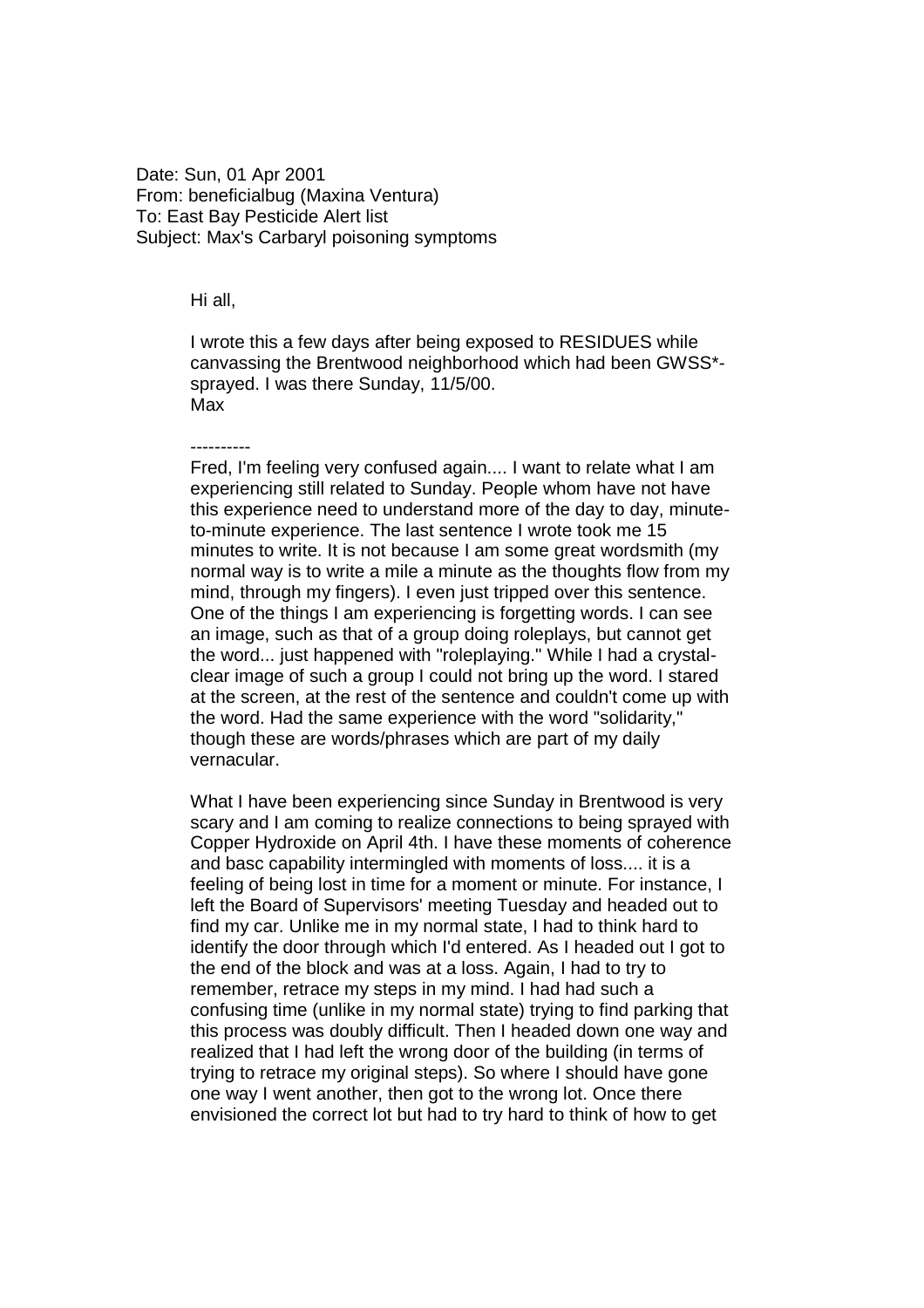there. Eventually I made it, after some other wrong turn.

Then, looking for help getting back to Hwy 12 I got someone's directions (you need to know that, I know that area pretty well in my normal state) and even wrote them down and read them back to him and this should all have been familiar to me. After the first turn I was lost and had to get help getting back on course.

During the last 2 paragraphs I have had 4 stalls... 4 times I had to stop to try to remember what I was trying to write. And this is a big improvement over the couple paragraphs before those.....

Another example: Yesterday I came out of an office in a building with a simple layout and was confused about where to go to get out. Even though I had an easy marker of security guards and an xray machine and recognized this guard... I knew I had just had some interaction with him coming into the building an hour or less before.... I still couldn't make the connection from point A to point B. He recognized my confusion and recognized my kids' rainboots and said, "You came into the building this way."

Once out of the building I had to try to remember where I had intended to go next. I want to emphasize that this is an area I know well and in my normal state would have had no confusion. So I finally remembered my next step and headed into the building across the street and then was confused about how to get to the UNDERGROUND tunnel to the parking lot across the street from this building. I emphasize that I knew I was heading to an underground tunnel and had just walked into the building at street level. Working normally, my brain would have produced the desired and expected result of realizing that I came in at street level and had to go down a level to the basement. But I had to ask somebody how to get to the tunnel, though I was standing RIGHT IN FRONT OF the elevator.

I decided to take my kids to the bathroom before heading out... what a mistake. This was at the Alameda County Administration Building and there were some heavy chemical smells. A moment into it I had a splitting headache, as I'd had Sunday, the nausea I still feel went up a notch in intensity, and I got woozy. Now I can look back and say I should have found a bathroom in some other building (BUT SHOULD WE HAVE TO DO THAT?) but my thinking was instantly so blurred, along with my vision, that I just got Ingi and Andy to go and got us out of there as soon as we could.

Eventually we got to the car and I sat there in the open-air lot for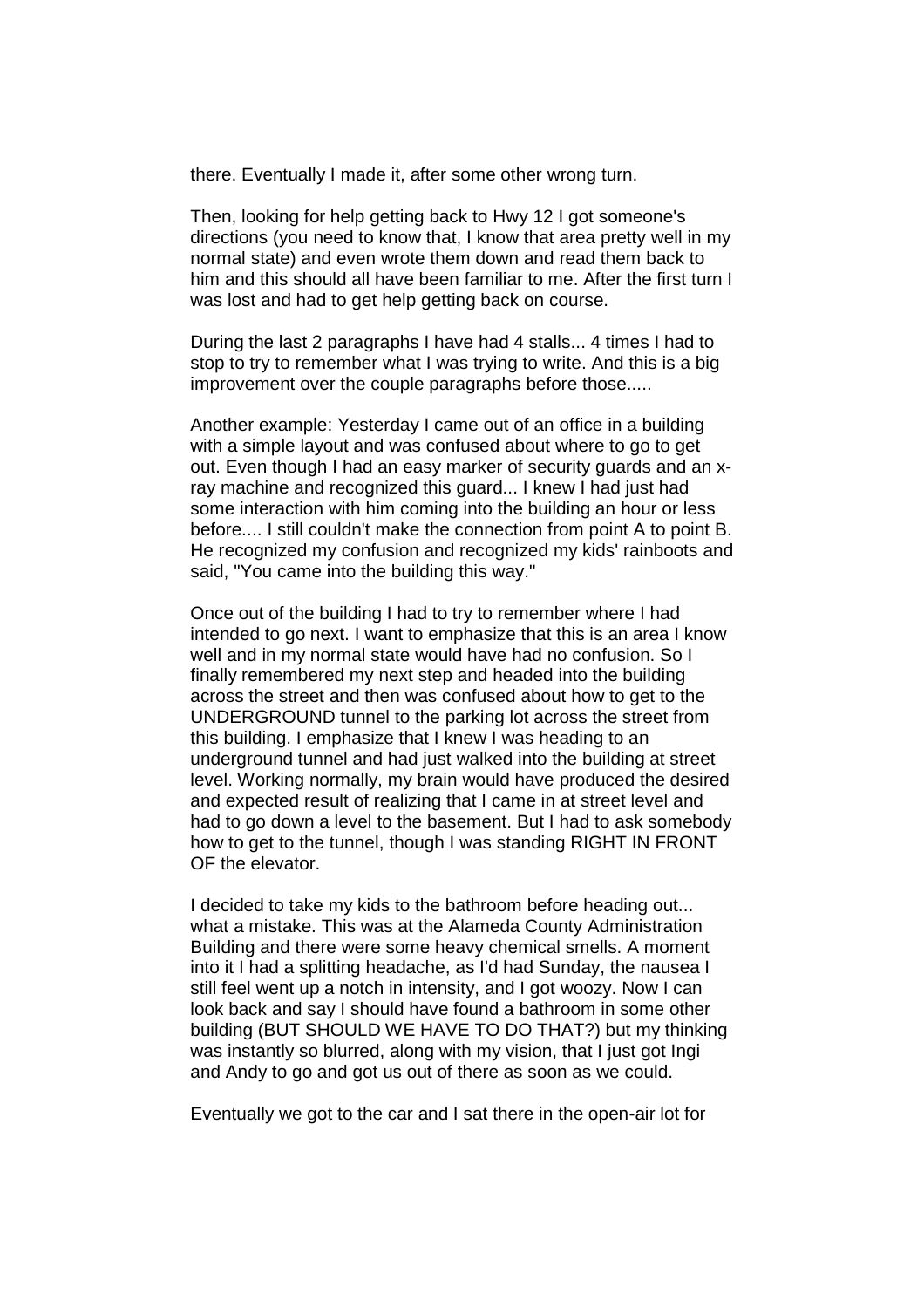awhile trying to clear my head. Thinking I was relatively OK (this is an issue to discuss.... lack of proper decision-making skills sometimes when hit so hard by chemicals) I took off and while going around the exiting ramp I was really woozy and nearly hit the wall several times.

Once I had pulled out I knew I needed to stop to try to clear my head and at that point saw the 3rd building I had intended to visit to look up an important piece of information that day. I was looking at the building which was kitty corner from the parking lot, right in front of me, and I couldn't figure out how to get to it. I went around the block and eventually made it there (only to find that they were just locking doors for the day).

A point to be made is that we DO NOT want people driving cars in these confused states... yet when one is in the middle of a bout of this sickness she temporarily loses some of her clear thinking which would make her realize that she MUST NOT drive at that time. We are like slaves to these chemicals.

What is particularly offensive to me about what I have been experiencing is that while I am in no way intending to make judgment on others who use chemicals, natural or not, illegal or legal, to alter their consciousness, I am a person who's always valued my clear and sharp thinking and I have never liked feeling that out-of-control feeling or feeling altered by any substance besides endorphin rushes I'd get with physical exercise. Along these lines I have gone years of my life avoiding sugars or sweeteners of whatever sort; at times have gone years without coffee, etc.. I'm that type people call the classic teetotaler. For years at a time in my life I have even avoided caffeine in teas. While I am not that total "pure" type in my daily life last couple years and I have even been enjoying some nice organic wines my boyfriend has been buying in his quest to get East Bay stores to feature organic wines and wines made with organic grapes, and I have been enjoying some nice coffees and teas, these are choices I..... I AM MAKING FOR MYSELF.

I am pissed off that I walked into a neighborhood at least days after a spraying specifically to warn people about dangers of these chemicals, and that this is NOT a 1-time spray program (which they had NOT been told) and to warn them about how sensitization works..... and I ended up sick, slurring and confused. Since then I have had the symptoms come and go. This, in itself, is another thing for activists to note when trying to help people understand how pesticides can affect them. Sometimes you have a reaction but